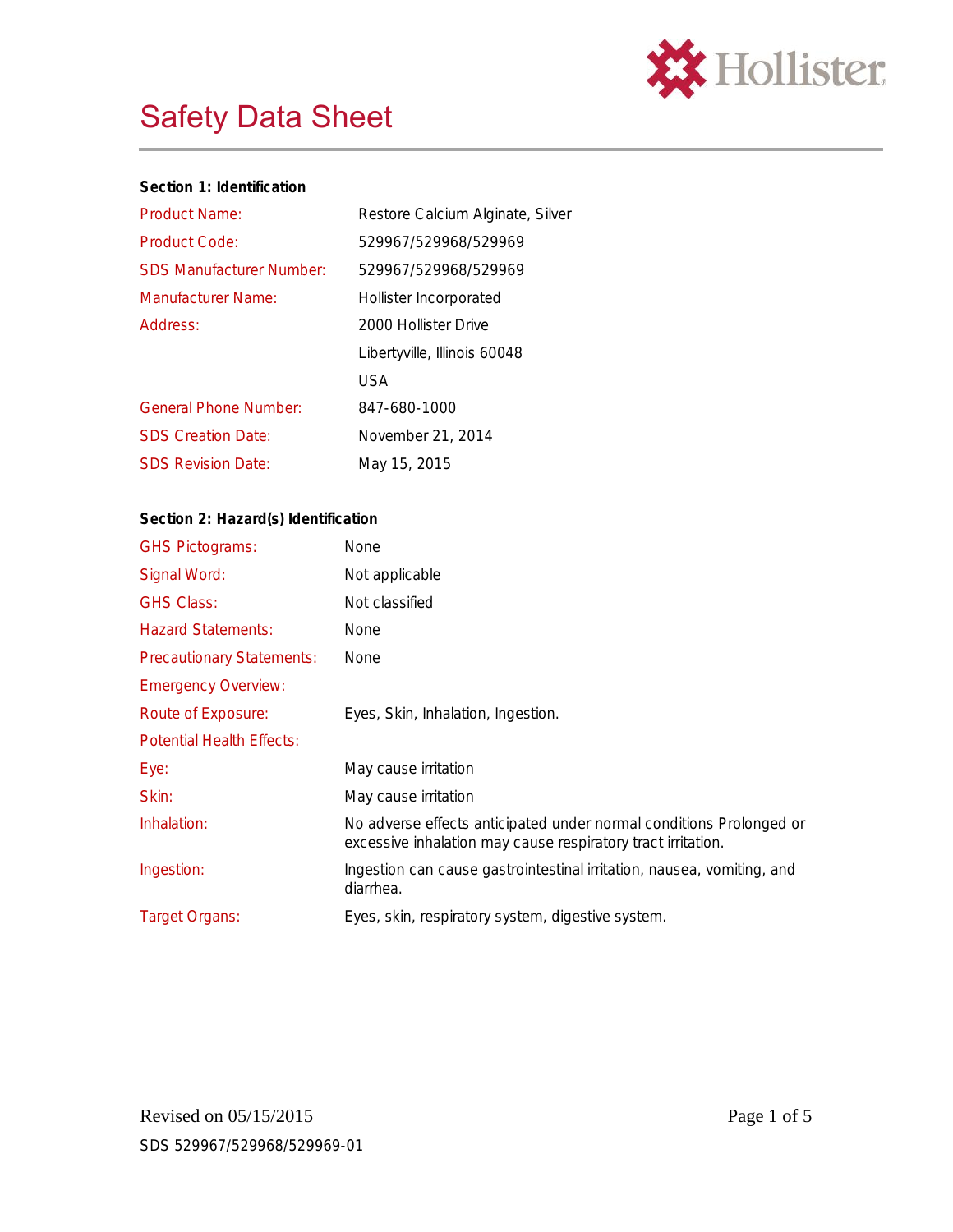

**Section 3: Composition / Information on Ingredients**

| Chemical Name                                 | CAS #                                                                                                                                                                                           | Ingredient Percent | EC Num.   |
|-----------------------------------------------|-------------------------------------------------------------------------------------------------------------------------------------------------------------------------------------------------|--------------------|-----------|
| Calcium sodium alginate                       | $9005 - 35 - 0$                                                                                                                                                                                 | 63%                |           |
| Carboxymethylcellulose                        | 9004-32-4                                                                                                                                                                                       | 12%                |           |
| Silver sodium hydrogen<br>zirconium phosphate | 265647-11-8                                                                                                                                                                                     | 20%                | 422-570-3 |
| Section 4: First Aid Measures                 |                                                                                                                                                                                                 |                    |           |
| Eye Contact:                                  | Flush with copious amounts of water for at least 15 minutes. Contact a<br>physician if necessary.                                                                                               |                    |           |
| <b>Skin Contact:</b>                          | Skin irritation may result as an allergic reaction to the silver content of the<br>dressing. Obtain medical attention in the event irritation develops or persists.                             |                    |           |
| Inhalation:                                   | No effects anticipated. If symptoms persist, call a physician.                                                                                                                                  |                    |           |
| Ingestion:                                    | If swallowed, do NOT induce vomiting. Wash mouth out thoroughly with<br>water. Call a physician or poison control center immediately. Never give<br>anything by mouth to an unconscious person. |                    |           |

| Section 5: Fire Fighting Measures       |                                                                                                                  |
|-----------------------------------------|------------------------------------------------------------------------------------------------------------------|
| <b>Flammable Properties:</b>            |                                                                                                                  |
| <b>Flash Point:</b>                     | Not determined                                                                                                   |
| <b>Flash Point Method:</b>              | Not applicable                                                                                                   |
| Auto Ignition Temperature:              | Not determined                                                                                                   |
| Lower Flammable/Explosive Limit:        | Not determined                                                                                                   |
| <b>Upper Flammable/Explosive Limit:</b> | Not determined                                                                                                   |
| <b>Fire Fighting Instructions:</b>      | No unusual fire or explosion hazards. Combustion product<br>includes carbon dioxide, water, and nitrogen oxides. |
| <b>Extinguishing Media:</b>             | Any type of fire extinguisher is suitable with the product.                                                      |
| Protective Equipment:                   | Use self-contained breathing apparatus and protective                                                            |
| <b>NFPA Ratings:</b>                    | clothing.                                                                                                        |
| NFPA Health:                            | 1                                                                                                                |
| <b>NFPA Flammability:</b>               | 0                                                                                                                |
| <b>NFPA Reactivity:</b>                 | 0                                                                                                                |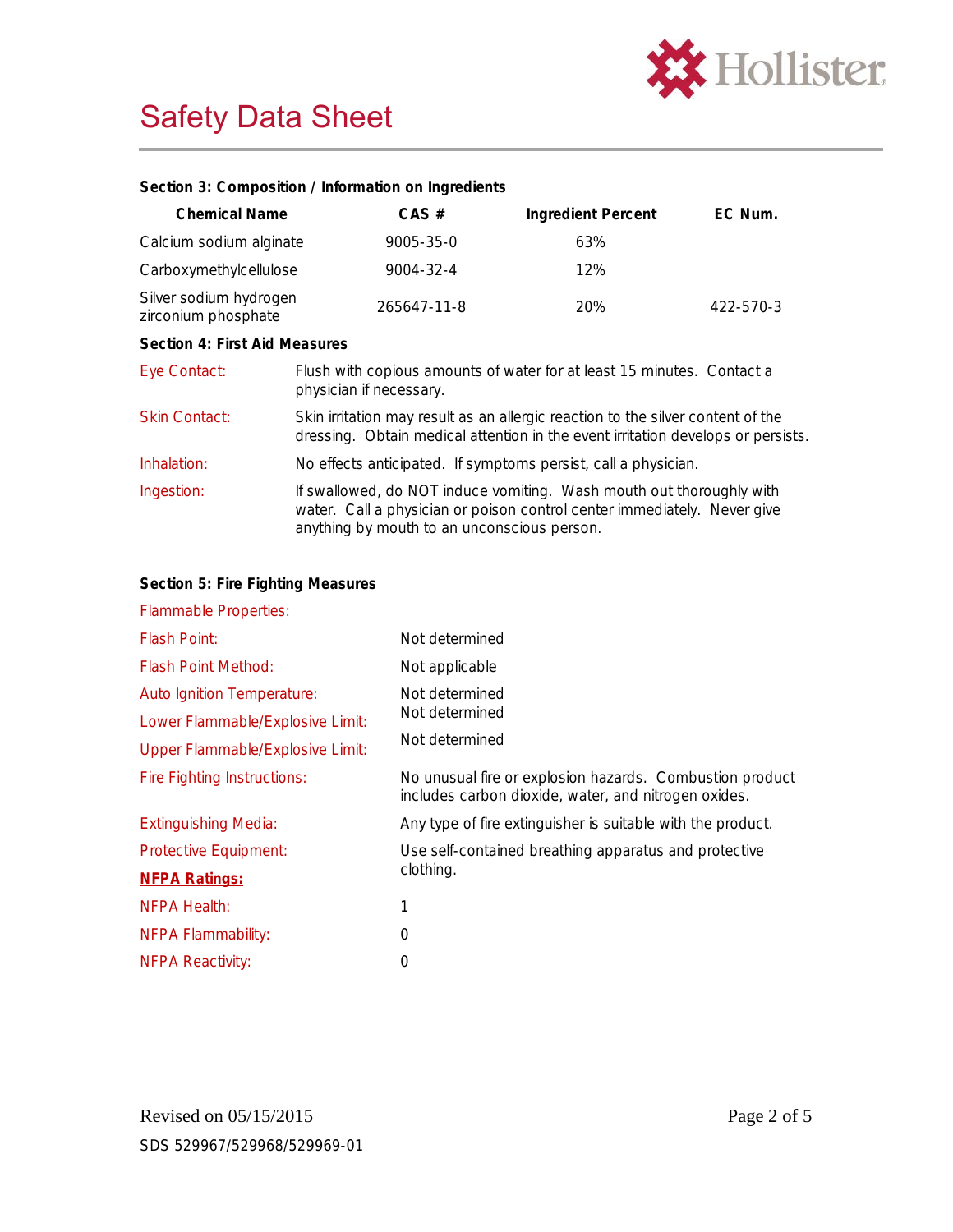

|  | Section 6: Accidental Release Measures |  |
|--|----------------------------------------|--|
|  |                                        |  |

| <b>Personnel Precautions:</b>     | For large spills, Evacuate area and keep unnecessary and<br>unprotected personnel from entering the spill area. |
|-----------------------------------|-----------------------------------------------------------------------------------------------------------------|
| <b>Environmental Precautions:</b> | For large spills, avoid runoff into storm sewers, ditches, and<br>waterways.                                    |
| Methods for containment:          | For large spills, contain spills with an inert absorbent material such<br>as soil, sand, or oil dry.            |
| Methods for cleanup:              | For large spills, place into suitable container for disposal.                                                   |
| <b>Other Precautions:</b>         | No special requirements                                                                                         |

| Handling:                           | No special requirements.                                   |
|-------------------------------------|------------------------------------------------------------|
| Storage:                            | Store in a cool, dry environment. Keep away from moisture. |
| <b>Special Handling Procedures:</b> | None                                                       |
| <b>Hygiene Practices:</b>           | No special requirements                                    |

**Section 8: Exposure Controls, Personal Protection – Exposure Guidelines**

Engineering Controls:

| Eye/Face Protection:                | No special protective equipment required under normal conditions of<br>use. |
|-------------------------------------|-----------------------------------------------------------------------------|
| <b>Skin Protection Description:</b> | No special protective equipment required under normal conditions of<br>use. |
| <b>Respiratory Protection:</b>      | No special protective equipment required under normal conditions of<br>use. |

**Section 9: Physical and Chemical Properties**

| <b>Physical State Appearance:</b>  | Solid, non-woven pad                         |
|------------------------------------|----------------------------------------------|
| Upper Flammability/Explosive Limit | Not determined                               |
| Lower Flammability/Explosive limit | Not determined                               |
| Color:                             | Off-white. Will darken on exposure to light. |
| Odor:                              | <b>None</b>                                  |
| <b>Odor Threshold:</b>             | Not determined                               |
| <b>Boiling Point:</b>              | Not determined                               |
| <b>Melting Point:</b>              | Not determined                               |
| <b>Specific Gravity:</b>           | Not determined                               |
| Solubility:                        | Not soluble in water                         |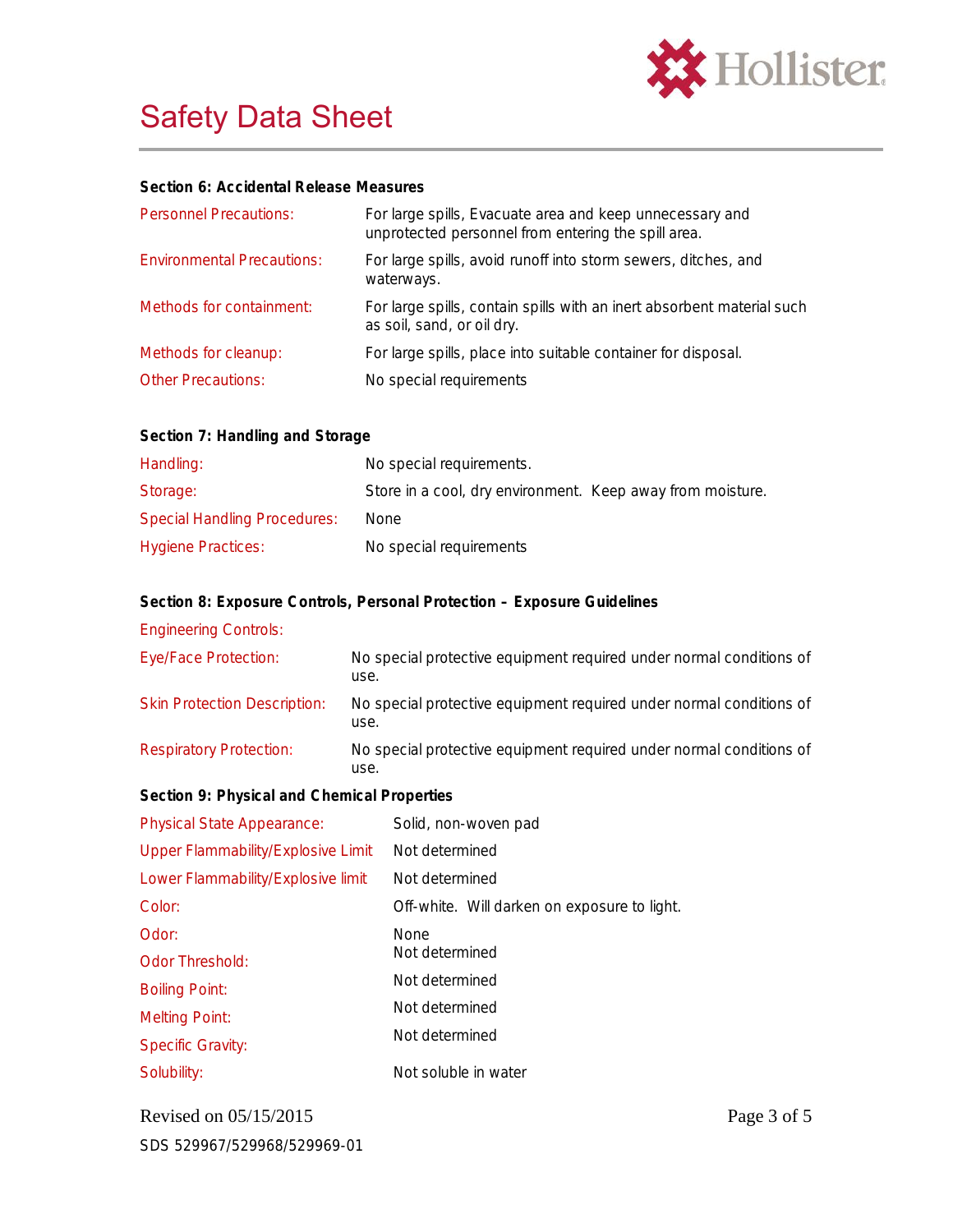

| <b>Relative Density</b>                   | Not determined |
|-------------------------------------------|----------------|
| Vapor Density:                            | Not determined |
| Vapor Pressure:                           | Not determined |
| Percent Volatile:                         | Not determined |
| <b>Evaporation Rate:</b>                  | Not determined |
| pH:                                       | Not determined |
| Viscosity:                                | Not determined |
| Coefficient of Water/Oil<br>Distribution: | Not determined |
| Flammability:                             | Not determined |
| Decomposition Temperature:                | Not determined |
| <b>Flash Point:</b>                       | Not determined |
| Flash Point Method:                       | Not determined |
| <b>Auto Ignition Temperature:</b>         | Not determined |

| Section 10: Stability and Reactivity   |                                                                                                                          |
|----------------------------------------|--------------------------------------------------------------------------------------------------------------------------|
| Reactivity:                            |                                                                                                                          |
| <b>Chemical Stability:</b>             | <b>Stable</b>                                                                                                            |
| Hazardous Polymerization:              | None known                                                                                                               |
| Conditions to Avoid:                   | Excessive heat and strong oxidizing agents. Store at the<br>conditions indicated on the product label (Store below 25°C) |
| Incompatible Materials:                | Acetylene, acids, amines, ammonia, hydrazine, metal sulfides,<br>peroxides, strong oxidizers.                            |
| <b>Special Decomposition Products:</b> | $CO_{x}$ , NO <sub>x</sub>                                                                                               |

## **Section 11: Toxicological Information**

This product has been evaluated in the following Biocompatibility studies in accordance with BS EN ISO 10993-1:2009:

*Cytotoxicity*

*Sensitization*

*Irritation/Intracutaneous Reactivity*

These studies demonstrate that the device is safe for the indications specified in the product labeling.

Acute and chronic toxic reactions are not anticipated as a result of use following package instructions.

Revised on 05/15/2015 Page 4 of 5

SDS 529967/529968/529969-01